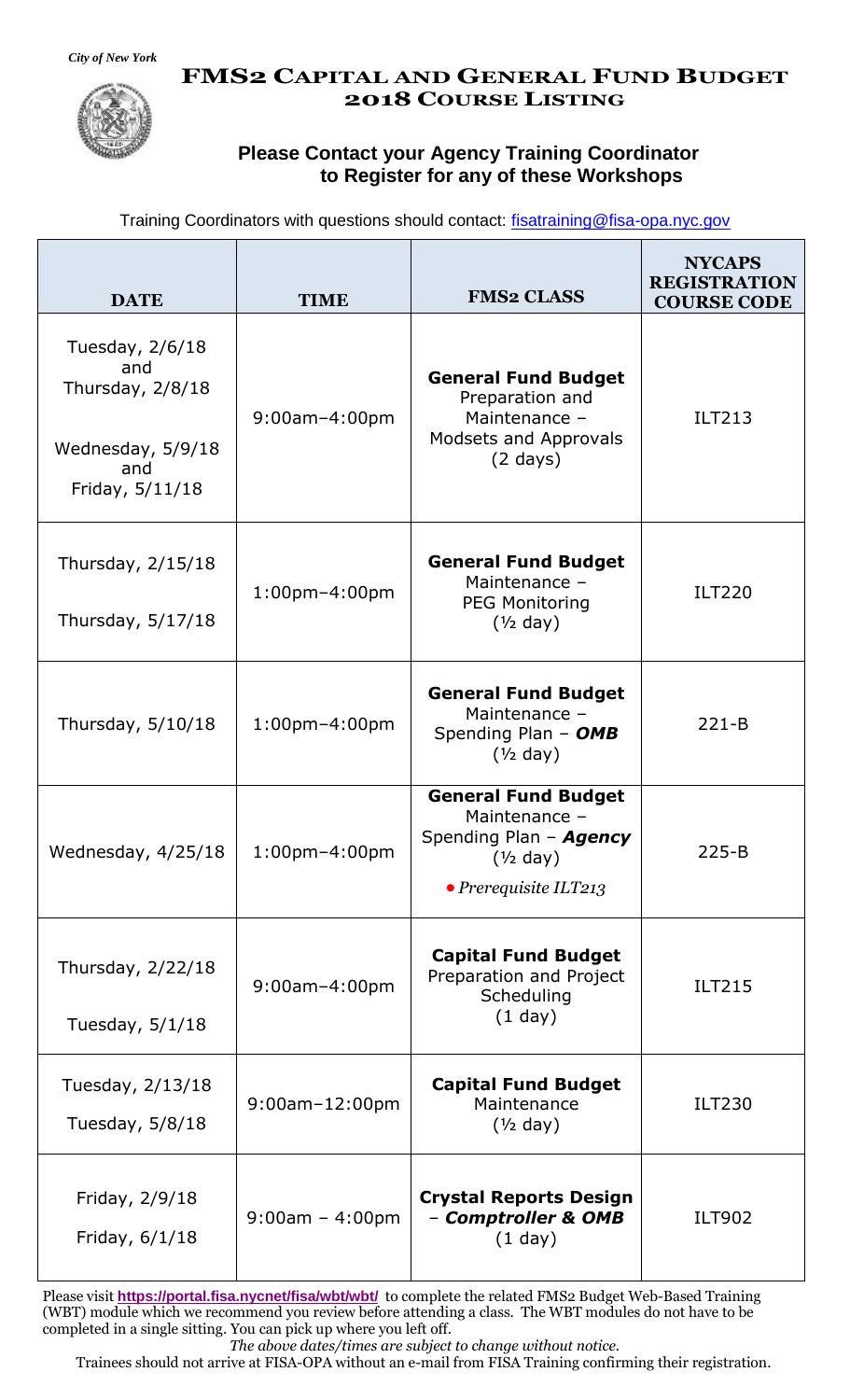### **General Fund Budget Preparation & Maintenance – Modsets and Approvals**

| <b>NYCAPS</b><br><b>COURSE CODE:</b> | <b>ILT213</b>                                                                                                                                                                                                                                                                                                                                                                                                                                                                                                                                                               |
|--------------------------------------|-----------------------------------------------------------------------------------------------------------------------------------------------------------------------------------------------------------------------------------------------------------------------------------------------------------------------------------------------------------------------------------------------------------------------------------------------------------------------------------------------------------------------------------------------------------------------------|
| <b>AUDIENCE:</b>                     | FMS users who are involved in the preparation and<br>maintaining of their Agency General Fund Budget -<br>including, but not limited to, the following data entry<br>activities:<br><b>Financial Plan Initiatives,</b><br>Revenue Estimates, and<br>Intra-City Purchases into FMS                                                                                                                                                                                                                                                                                           |
| <b>RELATED WBTs</b>                  | https://portal.fisa.nycnet/fisa/wbt/wbt/<br>WBT100- Introduction to FMS<br>WBT101- System Navigation - Inquiries<br>$\bullet$<br>WBT102- System Navigation – Documents and Tables<br>٠<br><b>WBT103- Customizing Your Desktop</b><br>$\bullet$<br>WBT200-Financial Management System Budget Overview<br>$\bullet$<br>WBT201- Financial Plan Initiatives (Agency)<br>$\bullet$<br>WBT203- Preparing the Budget (Agency)<br>$\bullet$<br>WBT210- General Fund Budget Maintenance Overview<br>WBT221- Budget Modset Approvals<br>٠<br>WBT225- Intra- City Budget Modifications |
| <b>CONTENT:</b>                      | The following subjects are addressed in ILT213:<br>Financial Plan Initiative Creation and Submission<br><b>Revenue Submission</b><br>$\bullet$<br><b>Budget Modification Documents</b><br>٠<br>Intra-City Budgeting/Modification<br><b>Modset Approvals</b><br><b>Budget Maintenance Inquiries</b>                                                                                                                                                                                                                                                                          |
| <b>DURATION:</b>                     | 2 days                                                                                                                                                                                                                                                                                                                                                                                                                                                                                                                                                                      |
| <b>NOTE:</b>                         | FMS users who plan to enroll in ILT 225-General Fund<br>Budget Maintenance - Spending Plan in the future must<br>first complete ILT213.                                                                                                                                                                                                                                                                                                                                                                                                                                     |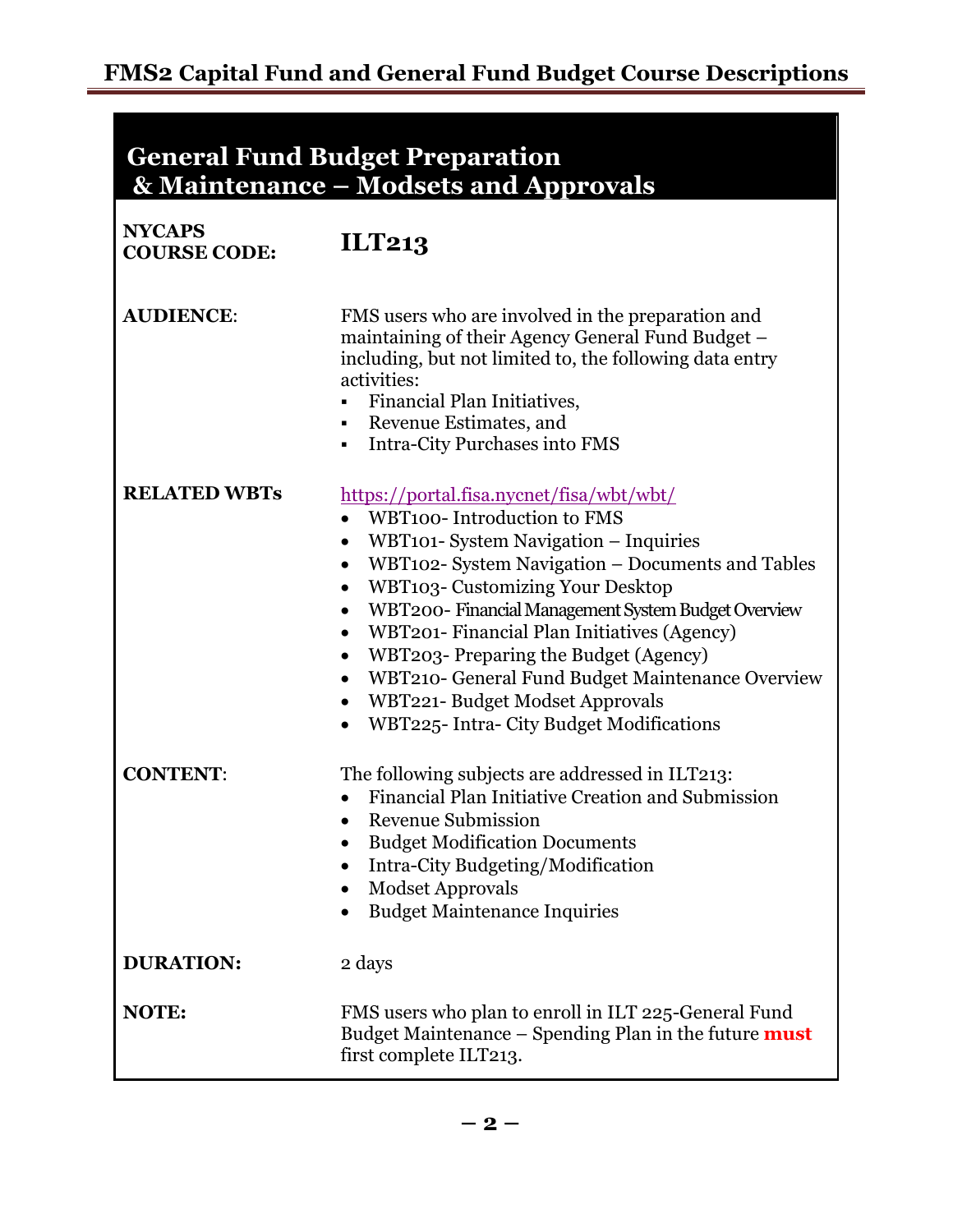## **FMS2 Capital Fund and General Fund Budget Course Descriptions**

**Capital Fund Budget Preparation and Project Scheduling**

| <b>NYCAPS</b><br><b>COURSE CODE:</b> | ILT215                                                                                                                                                                                                                                                                                                                                                              |
|--------------------------------------|---------------------------------------------------------------------------------------------------------------------------------------------------------------------------------------------------------------------------------------------------------------------------------------------------------------------------------------------------------------------|
| <b>AUDIENCE:</b>                     | FMS Users involved with capital budget preparation,<br>specifically pertaining to project creation, maintenance and<br>scheduling.                                                                                                                                                                                                                                  |
| <b>RELATED WBTs</b>                  | https://portal.fisa.nycnet/fisa/wbt/wbt/<br>WBT100-Introduction to FMS<br>WBT101- System Navigation - Inquiries<br>WBT102- System Navigation - Documents and Tables<br>$\bullet$<br><b>WBT103- Customizing Your Desktop</b><br>WBT207- Capital Projects and Occurrences<br><b>WBT209- Capital Project Inquiries</b>                                                 |
| <b>CONTENT:</b>                      | The following subjects are addressed in ILT 215:<br>Projects and Occurrences<br>Inquiries<br>$\bullet$<br><b>Capital Report Features</b><br><b>Budget Line Maintenance</b><br><b>Creating Project Models</b><br>$\bullet$<br><b>Creating Project Schedules</b><br><b>Maintaining Project Schedules</b><br>$\bullet$<br>Using Online Inquiries and Producing Reports |
| <b>DURATION:</b>                     | 1 day                                                                                                                                                                                                                                                                                                                                                               |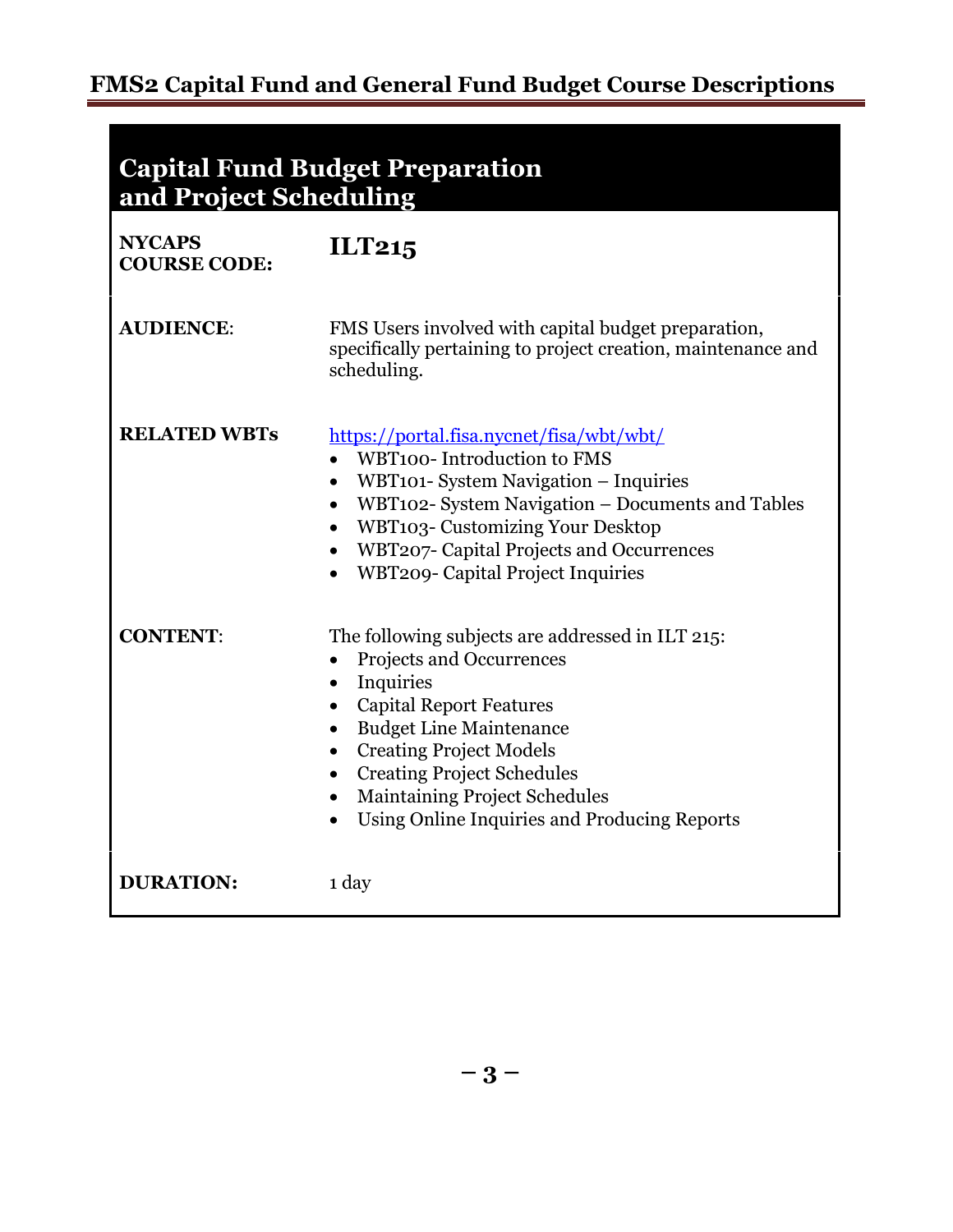|  |  | <b>General Fund Budget Maintenance - PEG Monitoring</b> |
|--|--|---------------------------------------------------------|
|  |  |                                                         |
|  |  |                                                         |

| <b>NYCAPS</b><br><b>COURSE CODE:</b> | <b>ILT220</b>                                                                                                                                                                                                                                                                                                                                                                                                                                                                       |
|--------------------------------------|-------------------------------------------------------------------------------------------------------------------------------------------------------------------------------------------------------------------------------------------------------------------------------------------------------------------------------------------------------------------------------------------------------------------------------------------------------------------------------------|
| <b>AUDIENCE:</b>                     | FMS Users involved with monitoring PEGs in General Fund<br><b>Budget Maintenance.</b>                                                                                                                                                                                                                                                                                                                                                                                               |
| <b>RELATED WBTs</b>                  | https://portal.fisa.nycnet/fisa/wbt/wbt/<br>WBT100-Introduction to FMS<br>WBT101- System Navigation – Inquiries<br>$\bullet$<br>WBT102- System Navigation - Documents and Tables<br>$\bullet$<br><b>WBT103- Customizing Your Desktop</b><br>$\bullet$<br>WBT200- Financial Management System (FMS) Budget<br>$\bullet$<br>Overview<br>• WBT203- Preparing the Budget (Agency)<br>• WBT210- General Fund Budget Maintenance Overview<br>WBT216- PEG Monitoring (Agency)<br>$\bullet$ |
| <b>CONTENT:</b>                      | The following subjects are addressed in ILT 220:<br><b>PEG Monitoring Window Updates</b><br>$\bullet$<br><b>Agency Reviews and Updates</b><br><b>OMB</b> Revisions and Approvals<br><b>OMB (OBR) Master Table Maintenance</b><br>$\bullet$                                                                                                                                                                                                                                          |
| <b>DURATION:</b>                     | $\frac{1}{2}$ day                                                                                                                                                                                                                                                                                                                                                                                                                                                                   |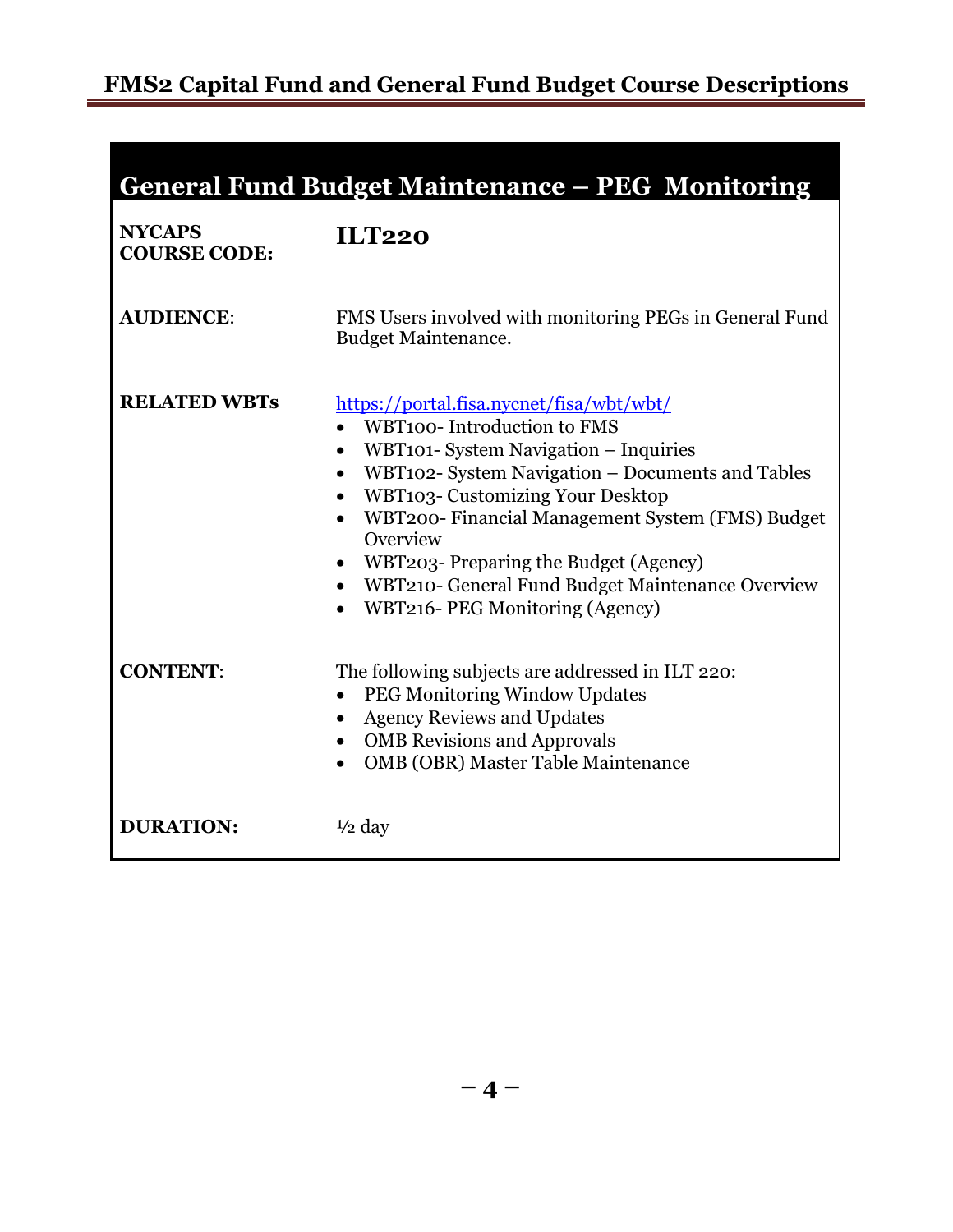## **FMS2 Capital Fund and General Fund Budget Course Descriptions**

| <b>General Fund Budget Maintenance -</b><br><b>Spending Plan – OMB</b> |                                                                                                                                                                                                                                            |  |
|------------------------------------------------------------------------|--------------------------------------------------------------------------------------------------------------------------------------------------------------------------------------------------------------------------------------------|--|
| <b>NYCAPS</b><br><b>COURSE CODE:</b>                                   | $221 - B$                                                                                                                                                                                                                                  |  |
| <b>AUDIENCE:</b>                                                       | <b>OMB FMS Users involved with General Fund Budget</b><br>Maintenance Surplus/Needs and Spending functionality.                                                                                                                            |  |
| <b>RELATED CBTs</b>                                                    | https://portal.fisa.nycnet/fisa/wbt/wbt/<br>WBT100-Introduction to FMS<br>WBT101- System Navigation – Inquiries<br>WBT102- System Navigation - Documents and Tables<br>WBT103- Customizing Your Desktop<br>CBT212- Spending Plans (Agency) |  |
| <b>CONTENT:</b>                                                        | The following subjects are addressed in ILT 221:<br>Reviewing and Applying the Spending Plan<br>Maintaining Master Tables and Controls                                                                                                     |  |
| <b>DURATION:</b>                                                       | $\frac{1}{2}$ day                                                                                                                                                                                                                          |  |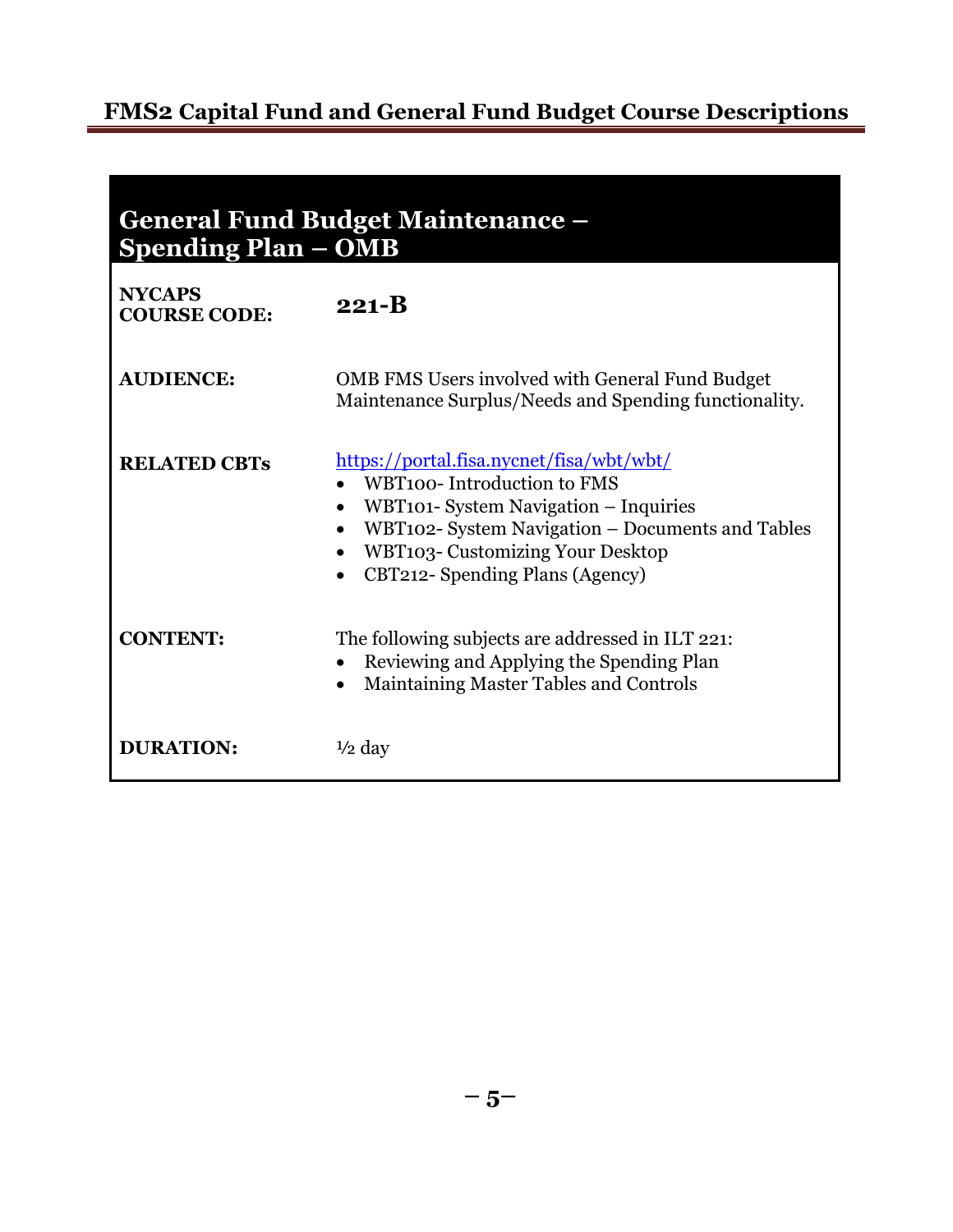# **FMS2 Capital Fund and General Fund Budget Course Descriptions**

| <b>General Fund Budget Maintenance -</b><br><b>Spending Plan – Agency</b> |                                                                                                                                                                                                                                                                                          |  |
|---------------------------------------------------------------------------|------------------------------------------------------------------------------------------------------------------------------------------------------------------------------------------------------------------------------------------------------------------------------------------|--|
| <b>NYCAPS</b><br><b>COURSE CODE:</b>                                      | $225 - B$                                                                                                                                                                                                                                                                                |  |
| <b>AUDIENCE:</b>                                                          | FMS Users involved with General Fund Budget<br>Maintenance Surplus/Needs and Spending Plan<br>functionality                                                                                                                                                                              |  |
| <b>PREREQUISITES:</b>                                                     | ILT213 – General Fund Budget Preparation and<br><b>Maintenance - Agency</b>                                                                                                                                                                                                              |  |
| <b>RELATED CBTs</b>                                                       | https://portal.fisa.nycnet/fisa/wbt/wbt/<br>WBT100-Introduction to FMS<br>WBT101- System Navigation – Inquiries<br>$\bullet$<br>WBT102- System Navigation – Documents and Tables<br>$\bullet$<br><b>WBT103- Customizing Your Desktop</b><br>CBT212- Spending Plans (Agency)<br>$\bullet$ |  |
| <b>CONTENT:</b>                                                           | The following subjects are addressed in ILT 225:<br>Creating and Maintaining a Spending Plan                                                                                                                                                                                             |  |
| <b>DURATION:</b>                                                          | $\frac{1}{2}$ day                                                                                                                                                                                                                                                                        |  |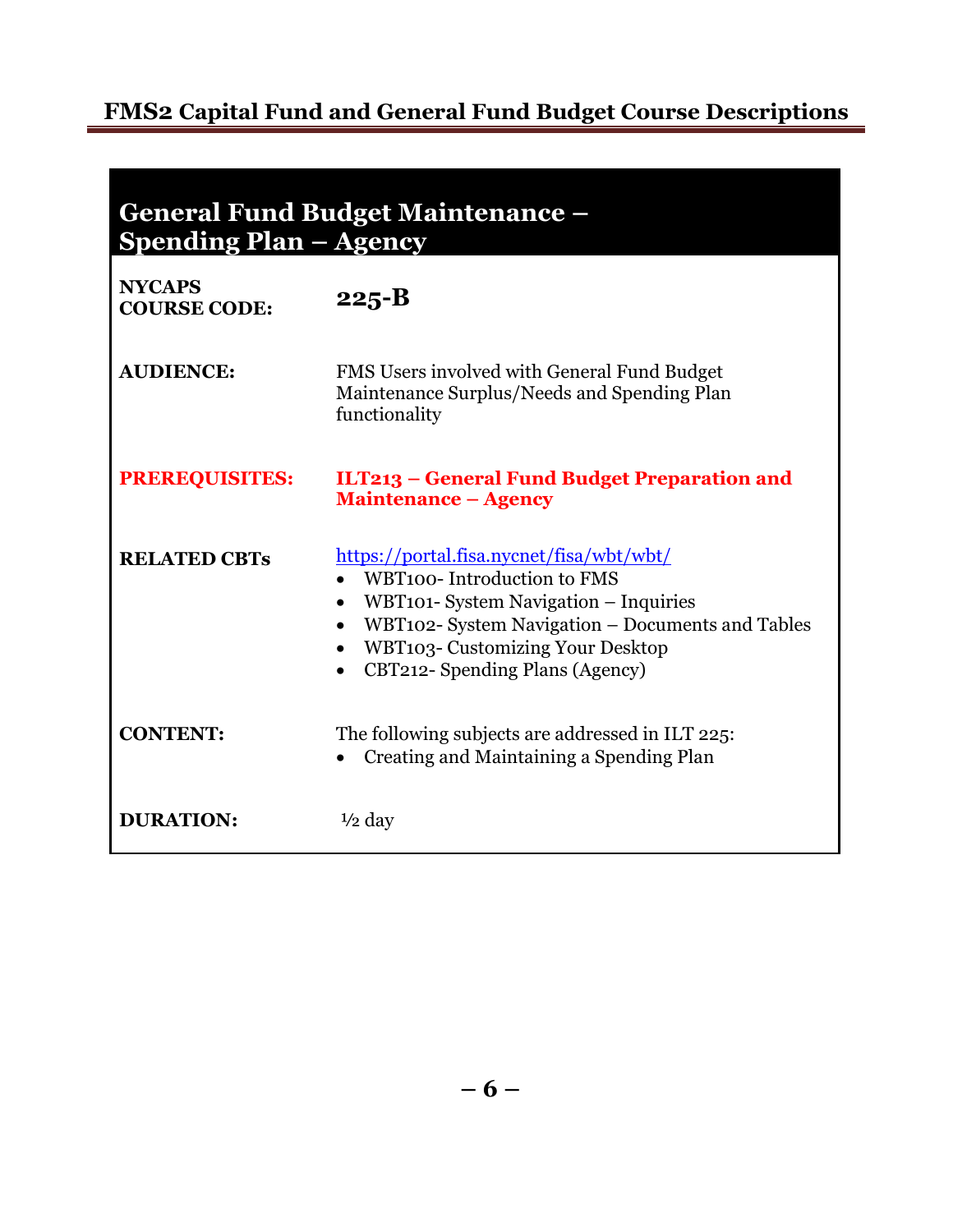| <b>Capital Fund Budget Maintenance</b> |                                                                                                                                                                                                                                                                                                                                                 |  |
|----------------------------------------|-------------------------------------------------------------------------------------------------------------------------------------------------------------------------------------------------------------------------------------------------------------------------------------------------------------------------------------------------|--|
| <b>NYCAPS</b><br><b>COURSE CODE:</b>   | <b>ILT230</b>                                                                                                                                                                                                                                                                                                                                   |  |
| <b>AUDIENCE:</b>                       | FMS users who are responsible for maintaining their<br>agency's Capital Fund Budget                                                                                                                                                                                                                                                             |  |
| <b>RELATED WBTs</b>                    | https://portal.fisa.nycnet/fisa/wbt/wbt/<br>WBT100-Introduction to FMS<br>WBT101- System Navigation – Inquiries<br>WBT102- System Navigation- Documents and Tables<br>$\bullet$<br><b>WBT103- Customizing Your Desktop</b><br>$\bullet$<br>WBT230- Capital Budget Maintenance Overview<br>WBT231- Capital Fund Budget Expenditures<br>$\bullet$ |  |
| <b>CONTENT:</b>                        | The following subjects are covered in ILT 230:<br>Unit of Appropriation Modification<br>$\bullet$<br><b>Budget Code Modification</b><br>$\bullet$<br><b>Object Modification</b>                                                                                                                                                                 |  |
| <b>DURATION:</b>                       | $\frac{1}{2}$ day                                                                                                                                                                                                                                                                                                                               |  |